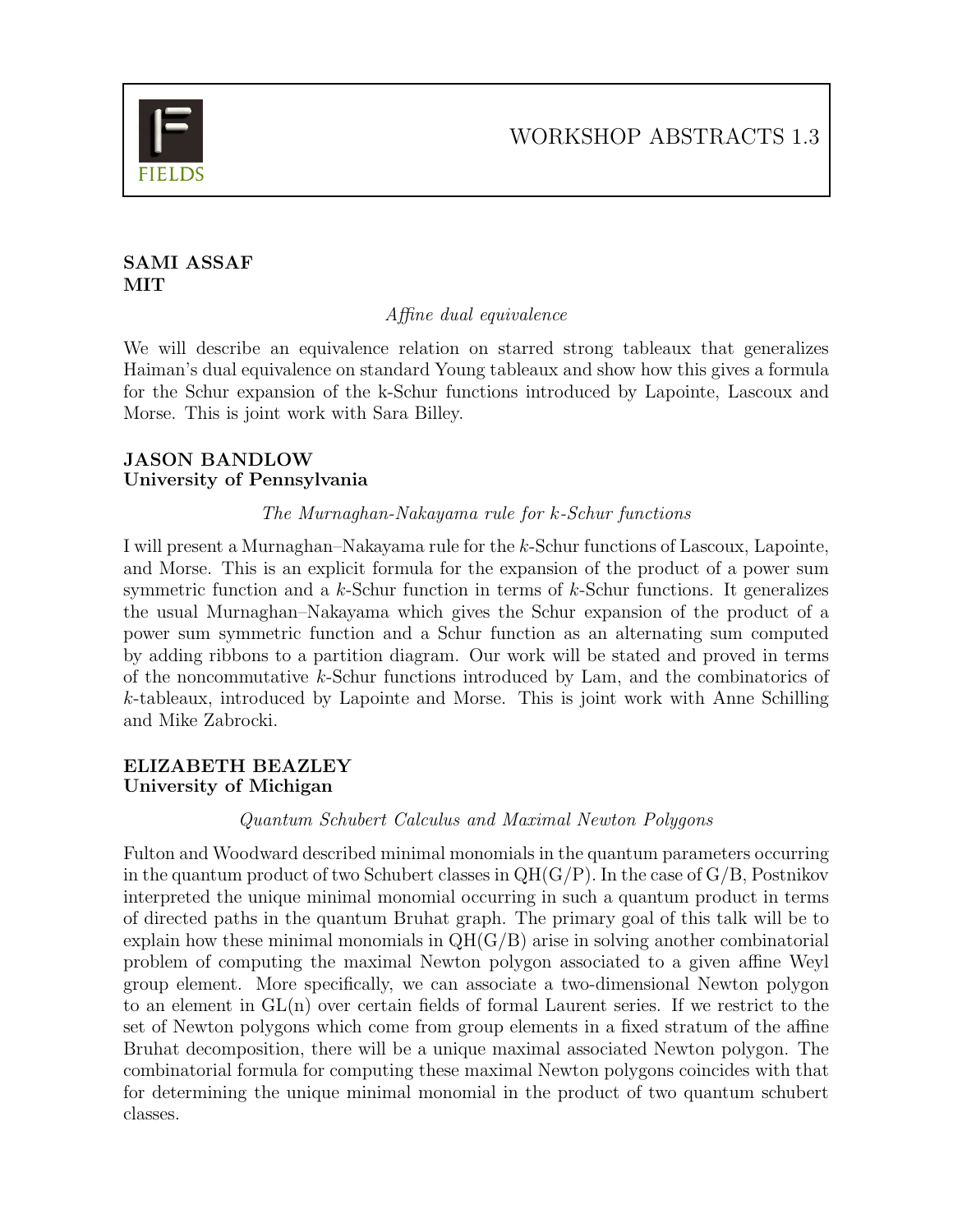#### CHRIS BERG York University, Fields Institute

A bijection on core partitions

I will introduce a bijection on core partitions. The bijection can be simply described on Young diagrams and can be viewed in terms of the Lapointe-Morse bijection between k+1-cores and k-bounded partitions. I will describe some other settings in which the bijection arises and some applications.

#### JONAH BLASIAK University of Chicago

#### Canonical bases for k-atoms

It is classically known that the ring of coinvariants  $\mathbb{C}[y_1, \ldots, y_n]/(e_1, \ldots, e_n)$ , thought of as an  $S_n$ -module with  $S_n$  acting by permuting the variables, is a graded version of the regular representation of  $S_n$ . However, how a decomposition of the coinvariants into irreducibles is compatible with its ring structure remains a mystery. In particular, Li-Chung Chen conjectures that the k-atoms of Lascoux, Lapointe, and Morse are the graded characters of certain subquotients of this ring. We describe a promising approach to understanding such subquotients using the canonical basis of the extended affine Hecke algebra. We show that a subalgebra of this Hecke algebra has a cellular subquotient which is a  $q$ -analog of the ring of coinvariants and, further, that this subquotient has cellular quotients which are q-analogs of Garsia-Procesi modules. We conjecture that Chen's subquotients for  $k$ atoms arise as cellular submodules of these Garsia-Procesi modules. This cellular picture gives a clear explanation of the appearance of cyclage and catabolism in the combinatorial description of Garsia-Procesi modules and may shed light on the combinatorics of k-atoms as well.

# MICHAEL EHRIG Mathematisches Institut der Universität zu Köln

Categorification of quantum  $sl(n)$  tensor products and KR-crystals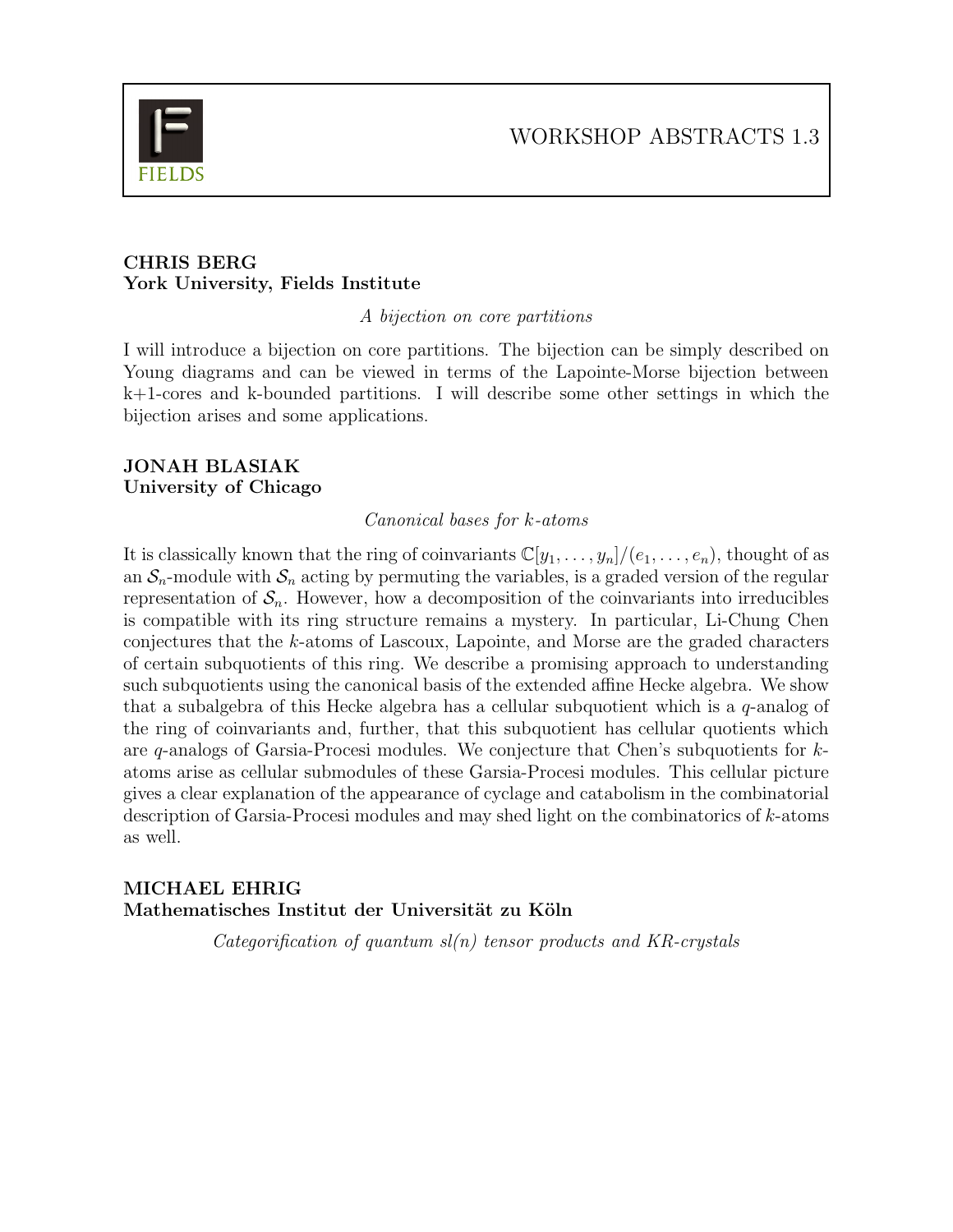

### GHISLAIN FOURIER Mathematisches Institut der Universität zu Köln

Another basis and pattern for irreducible  $A_n$ -Modules

We have a natural filtration on the universal envelopping algebra of a simple Lie algebra, the degree filtration. This induces the PBW filtration on an irreducible module of this Lie algebra. In this talk, we will give generators and relation for the associated graded module of an irreducible  $A_n$ -module. As a byproduct we obtain a new class of pattern and basis for irreducible  $A_n$  module, conjectured by Vinberg.

### STEVEN GRIFFETH University of Edinburgh

### Representation theory and Hilbert schemes of points on surfaces

The first part the talk is an introduction to the work of many mathematicians linking representation theory of Cherednik algebras to the geometry of Hilbert schemes of points on  $A_n$  resolutions of singularities. The second part is about my joint work with Charles Dunkl, which uses vector-valued analogs of Jack polynomials to tighten this connection.

### JOEL KAMNIZTER University of Toronto

#### Mirkovic-Vilonen cycles and MV basis

Mirkovic-Vilonen cycles are a family of subvarieties of the affine Grassmannian, which under the geometric Satake correspondence give a basis for representations of reductive groups. In my talk, I will begin with older work giving a description of MV cycles using MV polytopes. Then I will explain more recent results, joint with Pierre Baumann, on properties of the resulting MV basis. In particular, I will explain how to compute the action of  $E_i$  on this basis using intersection theory on the affine Grassmannian.

# THOMAS LAM University of Michigan

From k-Schur functions to quantum Schubert polynomials via the Toda lattice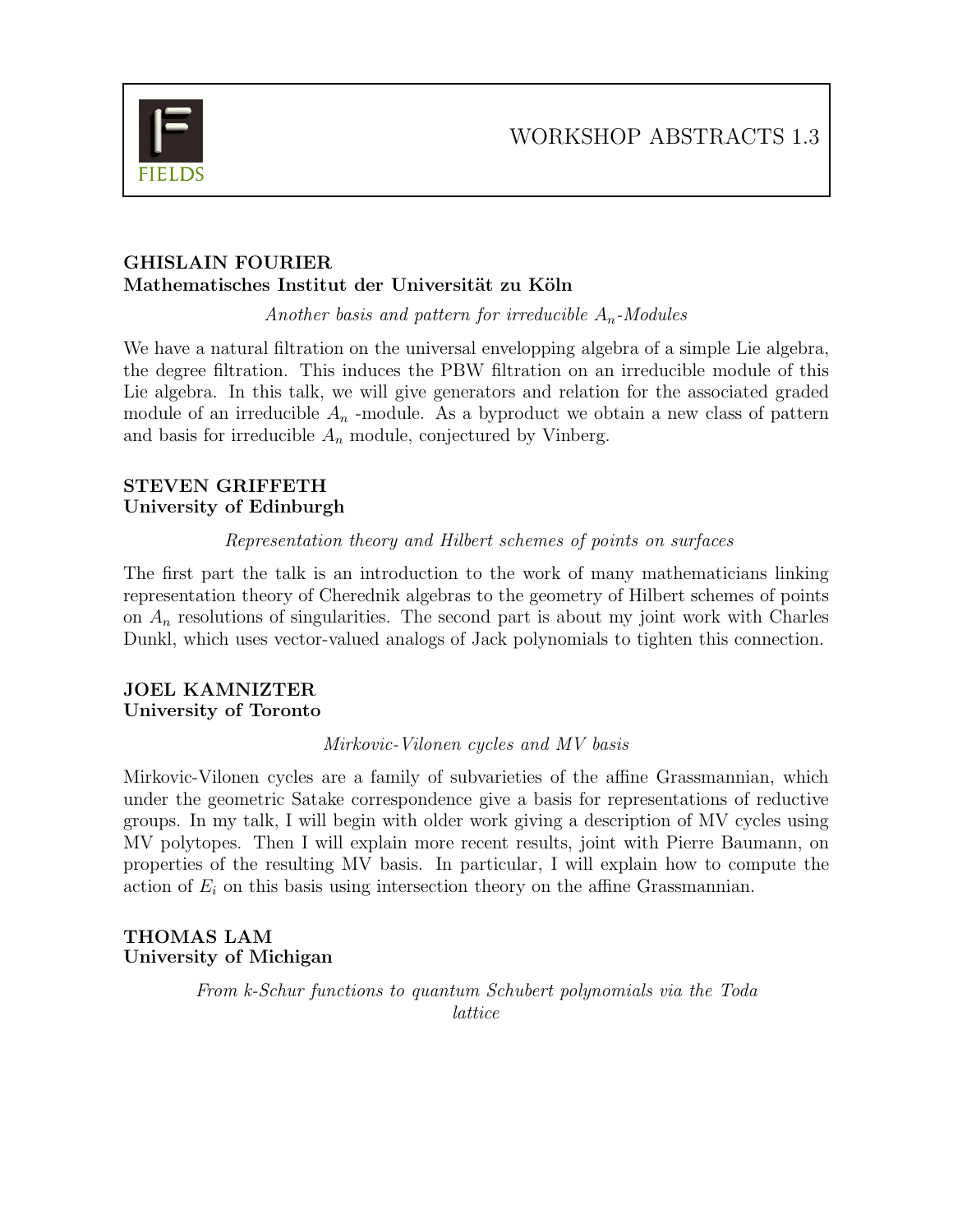

#### CHANGZHENG LI Korea Institute for Advanced Study

Relationships between quantum cohomology of complete and partial flag varieties.

There is a deep relationship between homology of based loop groups and quantum cohomology of complete flag varieties, which was discovered by Peterson and proved by Lam-Shimozono. In this talk, I will show a natural filtration on quantum cohomology of a complete flag variety  $G/B$ , which respects the quantum product structure and specializes to the classical filtration on the cohomology of  $G/B$ . It will be interesting to study similar phenomenon for based loop groups.

#### REIHO SAKAMOTO University of Tokyo

### Combinatorics of a tropical integrable model

Box-Ball System (BBS) is a typical example of the tropical (or ultradiscrete) integrable systems. The model possesses connections with many other branches of mathematics, including crystal bases of the quantum affine algebras and tropical algebraic geometry. In this talk, I will survey some combinatorial aspects of the BBS. In particular, (1) connection with the rigged configurations, (2) tropical tau functions (generalization of the energy statistics) and their piecewise linear formula, (3) a possible connection with the Macdonald polynomials.

### LUIS SERRANO University of Michigan

#### Noncommutative Schur functions

Fomin and Greene have introduced noncommutative Schur functions as a tool to find Schur expansions for several known Schur positive functions, such as Stanley symmetric functions, stable Grothendieck polynomials, etc. In this talk we will discuss their approach, and show some results aimed at developing a similar theory for other types.